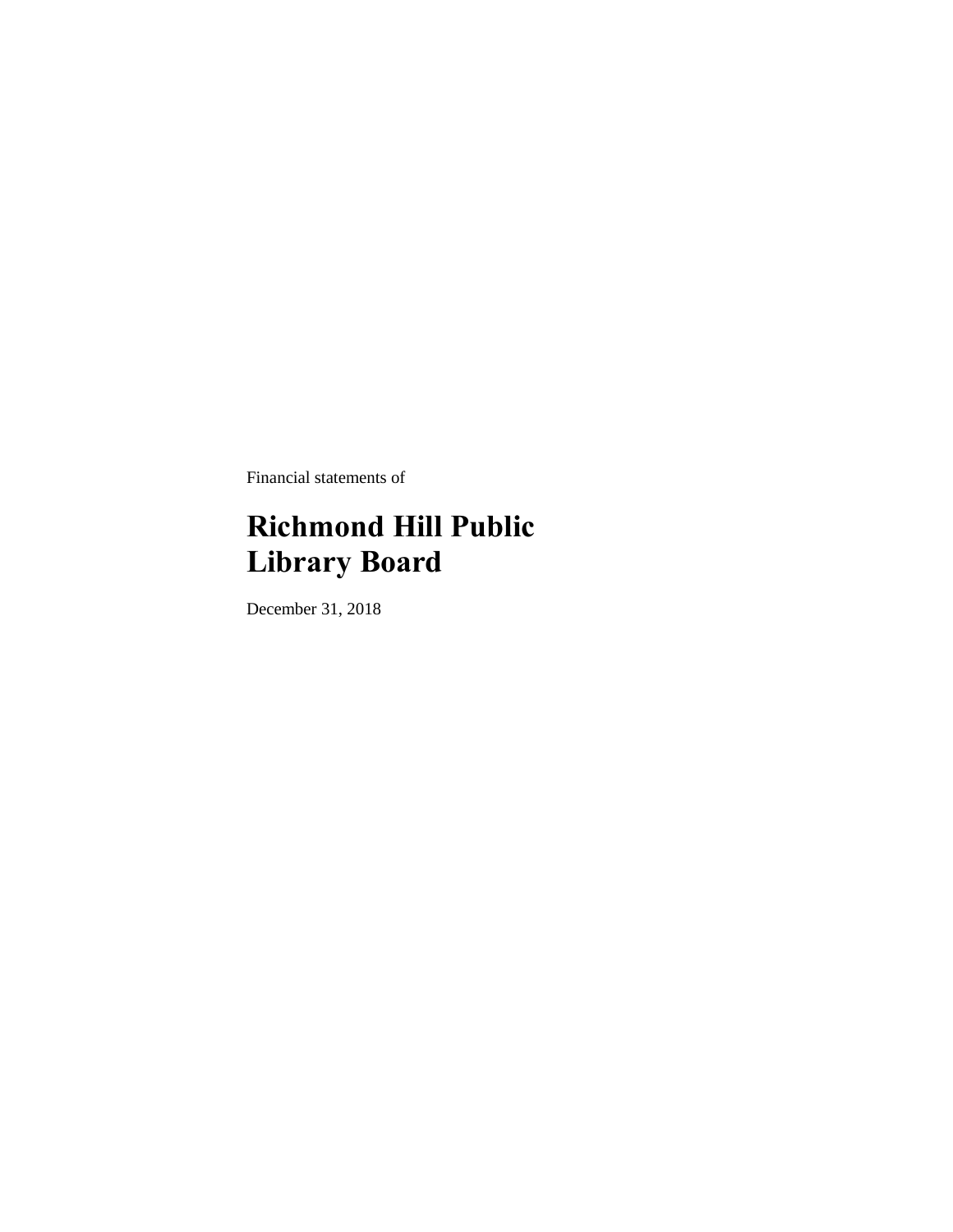December 31, 2018

## Table of contents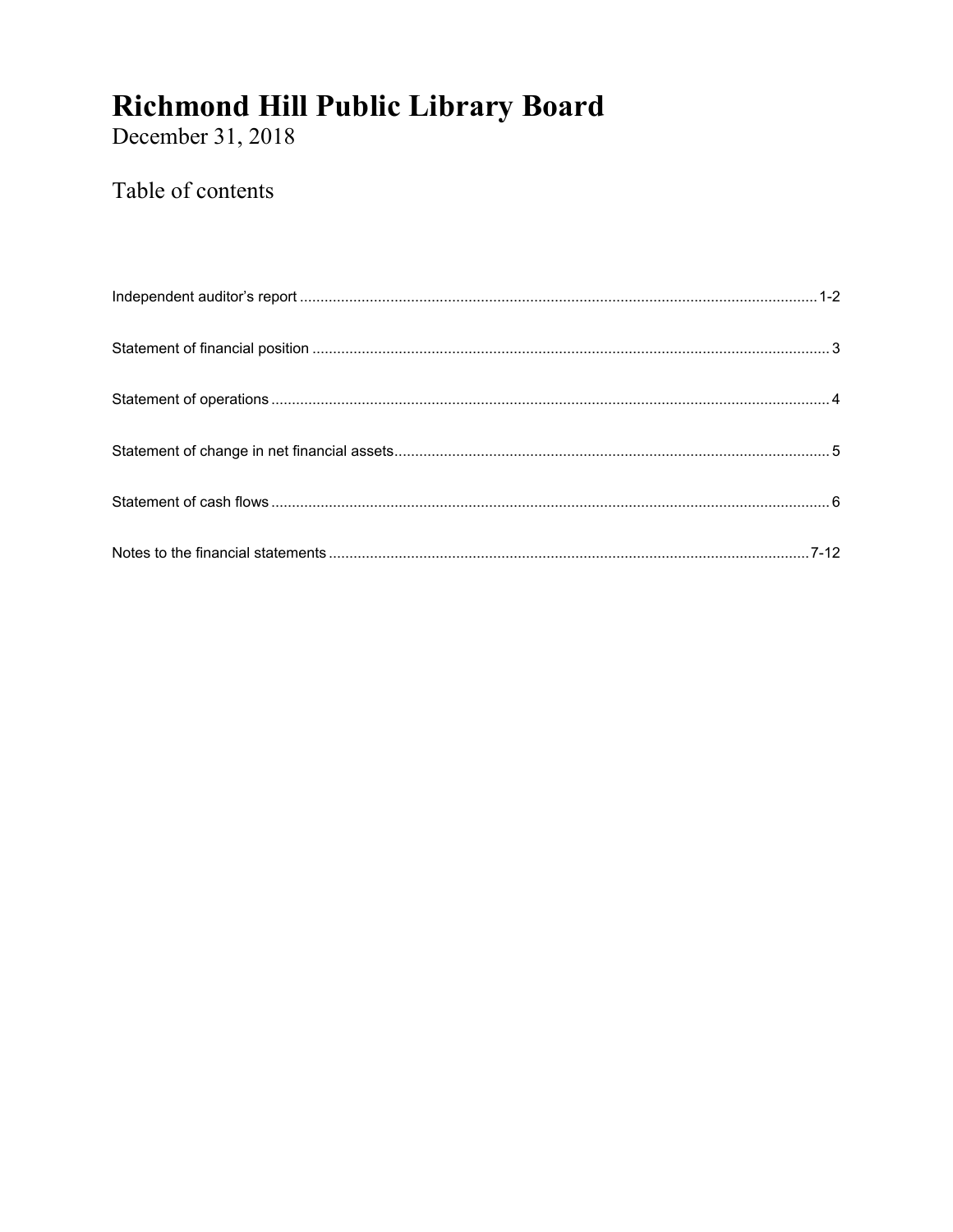

**Grant Thornton LLP** Suite 200 15 Allstate Parkway Markham, ON L3R 5B4 T +1 416 777 4505 F +1 905 475 8906

## Independent auditor's report

#### **To the members of the Board of Directors of the Richmond Hill Public Library Board**

#### **Opinion**

We have audited the financial statements of the Richmond Hill Public Library Board (the "Library Board"), which comprise the statement of financial position as at December 31, 2018, and the statements of operations, changes in net financial assets and cash flows for the year then ended, and notes to the financial statements, including a summary of significant accounting policies.

In our opinion, the accompanying financial statements present fairly in all material respects, the financial position of the Richmond Hill Public Library Board as at December 31, 2018, and its results of operations, its changes in its net financial assets, and its cash flows for the year then ended in accordance with Canadian public sector accounting standards.

#### **Basis for Opinion**

We conducted our audit in accordance with Canadian generally accepted auditing standards. Our responsibilities under those standards are further described in the *Auditor's Responsibilities for the Audit of the Financial Statements* section of our report. We are independent of the Library Board in accordance with the ethical requirements that are relevant to our audit of the financial statements in Canada, and we have fulfilled our other ethical responsibilities in accordance with these requirements. We believe that the audit evidence we have obtained is sufficient and appropriate to provide a basis for our opinion.

#### **Responsibilities of Management and Those Charged with Governance for the Financial Statements**

Management is responsible for the preparation and fair presentation of these financial statements in accordance with Canadian public sector accounting standards, and for such internal control as management determines is necessary to enable the preparation of financial statements that are free from material misstatement, whether due to fraud or error.

In preparing the financial statements, management is responsible for assessing the Library Board's ability to continue as a going concern, disclosing, as applicable, matters related to a going concern and using the going concern basis of accounting unless management either intends to liquidate the Library Board or to cease operations, or has no realistic alternative but to do so.

Those charged with governance are responsible for overseeing the Library Board's financial reporting process.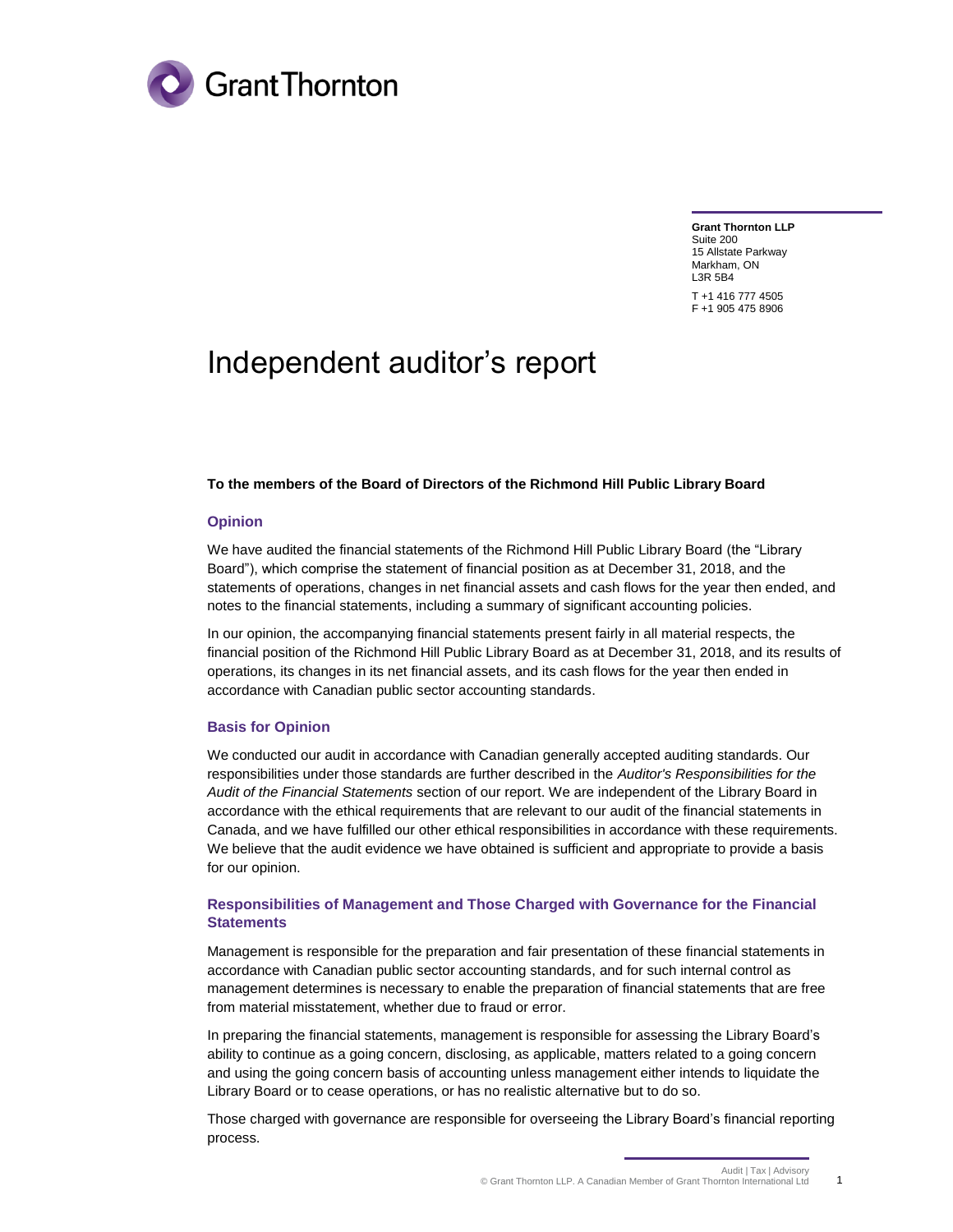#### **Auditor's Responsibilities for the Audit of the Financial Statements**

Our objectives are to obtain reasonable assurance about whether the financial statements as a whole are free from material misstatement, whether due to fraud or error, and to issue an auditor's report that includes our opinion. Reasonable assurance is a high level of assurance, but is not a guarantee that an audit conducted in accordance with Canadian generally accepted auditing standards will always detect a material misstatement when it exists. Misstatements can arise from fraud or error and are considered material if, individually or in the aggregate, they could reasonably be expected to influence the economic decisions of users taken on the basis of these financial statements.

As part of an audit in accordance with Canadian generally accepted auditing standards, we exercise professional judgment and maintain professional skepticism throughout the audit. We also:

- Identify and assess the risks of material misstatement of the financial statements, whether due to fraud or error, design and perform audit procedures responsive to those risks, and obtain audit evidence that is sufficient and appropriate to provide a basis for our opinion. The risk of not detecting a material misstatement resulting from fraud is higher than for one resulting from error, as fraud may involve collusion, forgery, intentional omissions, misrepresentations, or the override of internal control.
- Obtain an understanding of internal control relevant to the audit in order to design audit procedures that are appropriate in the circumstances, but not for the purpose of expressing an opinion on the effectiveness of the Library Board's internal control.
- Evaluate the appropriateness of accounting policies used and the reasonableness of accounting estimates and related disclosures made by management.
- Conclude on the appropriateness of management's use of the going concern basis of accounting and, based on the audit evidence obtained, whether a material uncertainty exists related to events or conditions that may cast significant doubt on the Library Board's ability to continue as a going concern. If we conclude that a material uncertainty exists, we are required to draw attention in our auditor's report to the related disclosures in the financial statements or, if such disclosures are inadequate, to modify our opinion. Our conclusions are based on the audit evidence obtained up to the date of our auditor's report. However, future events or conditions may cause the Library Board to cease to continue as a going concern.
- Evaluate the overall presentation, structure and content of the financial statements, including the disclosures, and whether the financial statements represent the underlying transactions and events in a manner that achieves fair presentation.

We communicate with those charged with governance regarding, among other matters, the planned scope and timing of the audit and significant audit findings, including any significant deficiencies in internal control that we identify during our audit.

Grant Thouston LLP

Markham, Canada Chartered Professional Accountants June 27, 2019 Licensed Public Accountants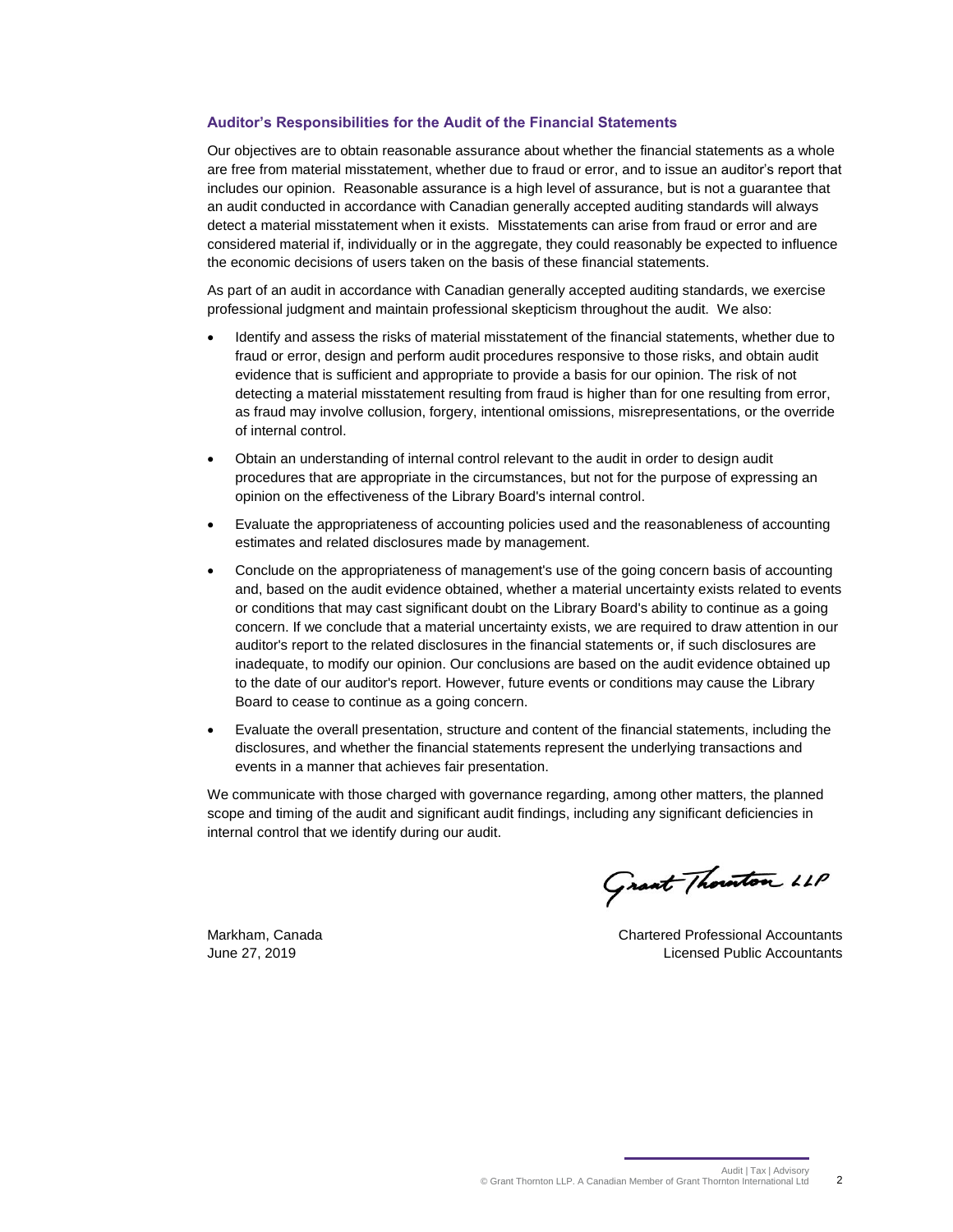### **Statement of Financial Position**

**December 31, 2018**

|                                      | <u>2018</u> | <u> 2017 </u> |
|--------------------------------------|-------------|---------------|
| <b>FINANCIAL ASSETS</b>              | \$          | \$            |
| Cash                                 | 9,365       | 7,810         |
| Accounts receivable                  |             |               |
| City of Richmond Hill                | 1,574,401   | 1,704,057     |
| Other                                | 181,791     | 82,594        |
|                                      | 1,765,557   | 1,794,461     |
| <b>LIABILITIES</b>                   |             |               |
|                                      |             |               |
| Accounts payable and accrued charges | 1,037,217   | 1,035,130     |
| Accrued vacation pay                 | 79,346      | 86,544        |
| Employee future benefits (Note 3)    | 155,382     | 159,671       |
|                                      | 1,271,945   | 1,281,345     |
| <b>NET FINANCIAL ASSETS</b>          | 493,612     | 513,116       |
| <b>NON - FINANCIAL ASSETS</b>        |             |               |
| Tangible capital assets (Note 5)     | 6,197,358   | 6,085,516     |
| Prepaid expenses                     | 122,411     | 118,641       |
|                                      | 6,319,769   | 6,204,157     |
|                                      |             |               |
| <b>Accumulated surplus (Note 6)</b>  | 6,813,381   | 6,717,273     |

Approved by the Board of Directors

**Chair** 

Chair, Finance Committee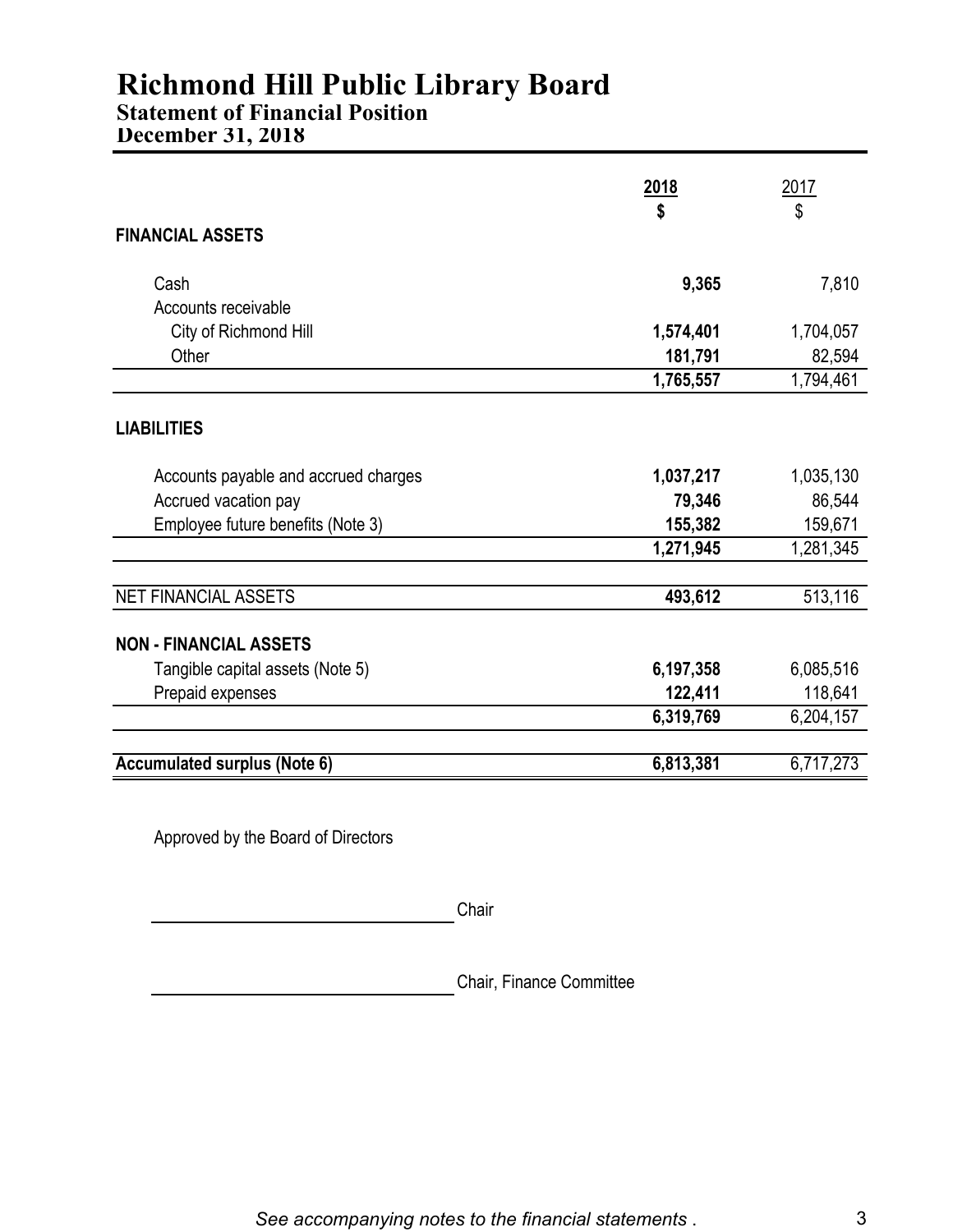### **Statement of Operations**

**Year ended December 31, 2018**

|                                                                       | 2018<br><b>Budget</b><br>\$ | 2018<br><b>Actual</b><br>\$ | 2017<br><b>Actual</b><br>\$ |
|-----------------------------------------------------------------------|-----------------------------|-----------------------------|-----------------------------|
| <b>REVENUE</b>                                                        | (Note 8)                    |                             |                             |
| Municipal contribution                                                |                             |                             |                             |
| Operating                                                             | 9,047,500                   | 9,047,500                   | 8,329,100                   |
| Contribution from City for maintenance,<br>utility and supply charges | 1,247,000                   | 1,177,025                   | 1,026,455                   |
| Repairs and replacement                                               | 1,132,000                   | 1,132,000                   | 1,099,500                   |
| Contributed tangible capital assets                                   | 1,418,473                   | 592,108                     | 898,474                     |
| Grants                                                                |                             |                             |                             |
| Province of Ontario                                                   | 118,500                     | 118,499                     | 118,499                     |
| Other                                                                 | 3,700                       | 3,700                       | 25,883                      |
| York Region District School Board                                     | 276,400                     | 276,400                     | 256,700                     |
| Fines                                                                 | 162,400                     | 115,107                     | 117,085                     |
| Fees                                                                  | 147,100                     | 104,000                     | 105,374                     |
| <b>Sales</b>                                                          | 59,400                      | 45,397                      | 51,726                      |
| Interest income                                                       | 21,103                      | 21,103                      | 20,437                      |
| Donations and bequests                                                |                             | 680                         | 672                         |
| Other income                                                          |                             | 297                         | 353                         |
|                                                                       | 13,633,576                  | 12,633,816                  | 12,050,258                  |
| <b>EXPENSES</b>                                                       |                             |                             |                             |
| Salaries and benefits                                                 | 8,072,300                   | 7,747,191                   | 7,190,547                   |
| Amortization of tangible capital assets                               | 1,615,333                   | 1,615,333                   | 1,577,162                   |
| Maintenance, utility and supply charges                               | 1,249,802                   | 1,179,827                   | 1,057,179                   |
| Services and contract                                                 | 966,877                     | 884,431                     | 730,605                     |
| Transfer to reserve of the                                            |                             |                             |                             |
| City of Richmond Hill                                                 | 576,100                     | 707,357                     | 559,300                     |
| Library materials                                                     | 110,322                     | 249,684                     | 316,180                     |
| General administration                                                | 88,533                      | 110,561                     | 90,955                      |
| Special projects                                                      |                             | 43,324                      | 20,407                      |
|                                                                       |                             |                             |                             |
|                                                                       | 12,679,267                  | 12,537,708                  | 11,542,335                  |
| Annual surplus                                                        | 954,309                     | 96,108                      | 507,923                     |
| Accumulated surplus, beginning of year                                | 6,717,273                   | 6,717,273                   | 6,209,350                   |
| Accumulated surplus, end of year                                      | 7,671,582                   | 6,813,381                   | 6,717,273                   |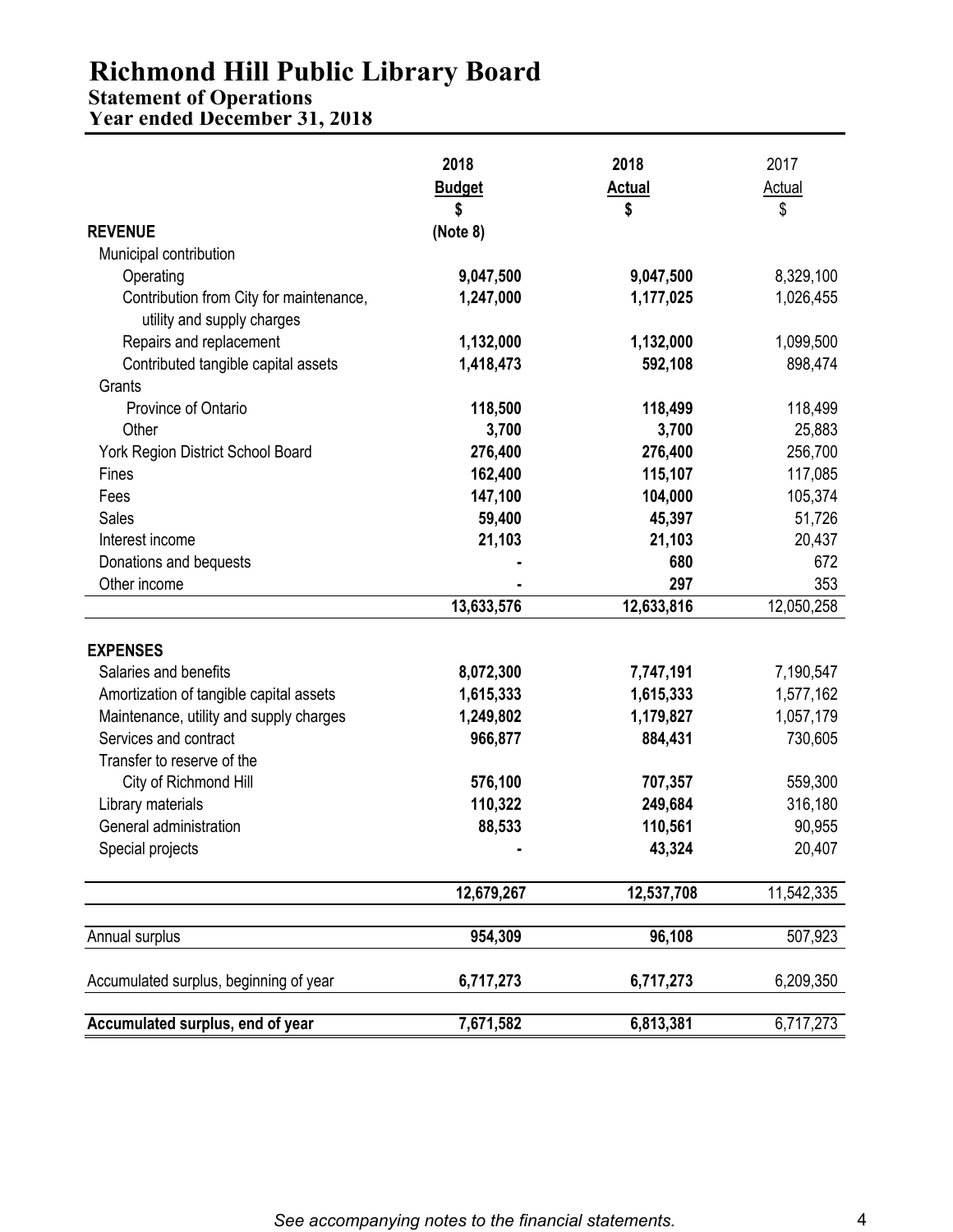**Statement of Change in Net Financial Assets**

**Year ended December 31, 2018**

|                                             | 2018<br><b>Budget</b> | 2018<br>Actual | 2017<br>Actual |
|---------------------------------------------|-----------------------|----------------|----------------|
|                                             | S<br>(Note 8)         | \$             | \$             |
| Annual surplus                              | 954,309               | 96,108         | 507,923        |
| Acquisition of tangible capital assets      | (1,729,977)           | (1,729,977)    | (1,964,108)    |
| Amortization of tangible capital assets     | 1,615,333             | 1,615,333      | 1,577,162      |
| Loss on disposal of tangible capital assets |                       | 2,802          | 30,724         |
|                                             | (114, 644)            | (111, 842)     | (356, 222)     |
| Change in prepaid expenses                  |                       | (3,770)        | (27, 529)      |
|                                             | (114, 644)            | (115, 612)     | (383,751)      |
| Change in net financial assets              | 839,665               | (19, 504)      | 124,172        |
| Net financial assets, beginning of year     | 513,116               | 513,116        | 388,944        |
| Net financial assets, end of year           | 1,352,781             | 493,612        | 513,116        |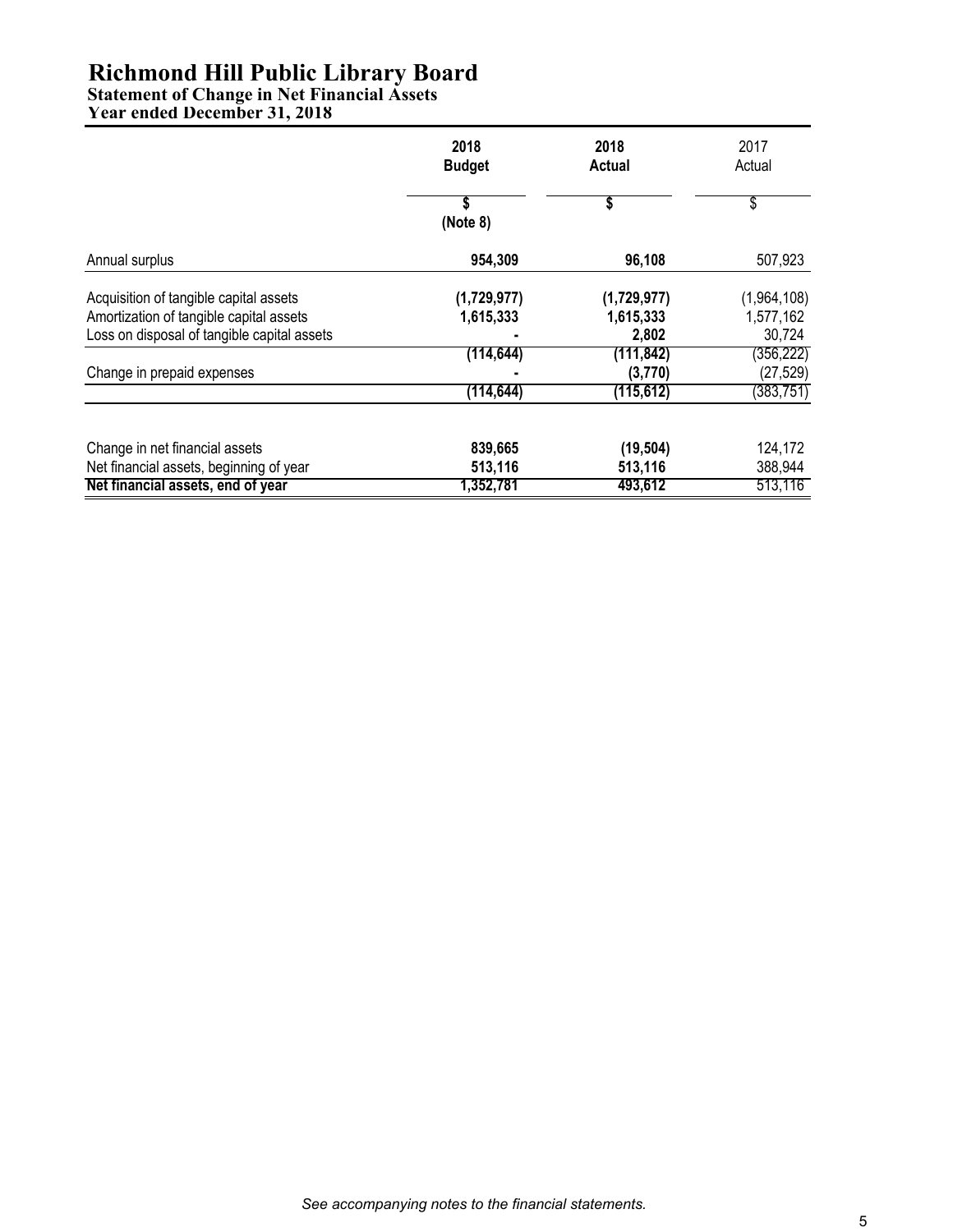## **Statement of cash flows**

**Year ended December 31, 2018**

|                                                  | 2018          | 2017          |
|--------------------------------------------------|---------------|---------------|
|                                                  | <b>Actual</b> | <b>Actual</b> |
|                                                  | \$            | \$            |
| <b>Operating activities</b>                      |               |               |
| Annual surplus                                   | 96,108        | 507,923       |
| Change in non-cash items                         |               |               |
| Amortization of tangible capital assets          | 1,615,333     | 1,577,162     |
| Revenue recognized on contributed capital assets | (592, 108)    | (898, 474)    |
| Loss on disposal of tangible capital assets      | 2,802         | 30,724        |
|                                                  | 1,026,027     | 709,412       |
| Change in non-cash assets and liabilities        |               |               |
| Accounts receivable - City of Richmond Hill      | 129,656       | (195, 256)    |
| Accounts receivable - Other                      | (99, 197)     | (8, 217)      |
| Accounts payable and accrued liabilities         | 2,087         | 61,306        |
| Accrued vacation pay                             | (7, 198)      | 6,693         |
| Employee future benefits liability               | (4, 289)      | 1,794         |
| Prepaid expenses                                 | (3,770)       | (27, 529)     |
|                                                  | 17,289        | (161, 209)    |
|                                                  | 1,139,424     | 1,056,126     |
| <b>Capital activities</b>                        |               |               |
| Acquisition of tangible capital assets           | (1, 137, 869) | (1,065,634)   |
| Net change in cash                               | 1,555         | (9,508)       |
| Cash, beginning of year                          | 7,810         | 17,318        |
| Cash, end of year                                | 9,365         | 7,810         |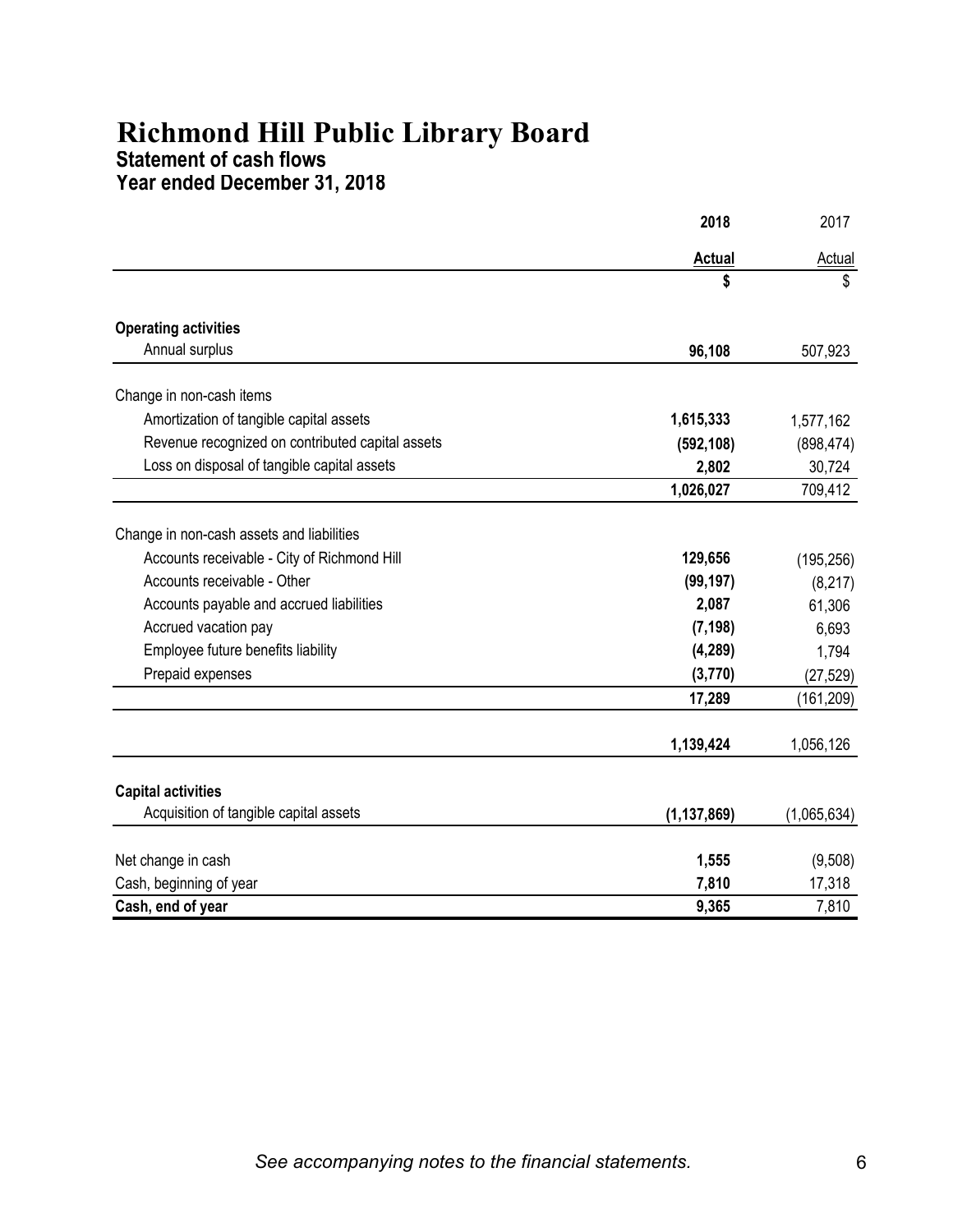### Notes to the financial statements

December 31, 2018

### **1. Nature of operations**

 The Richmond Hill Public Library Board (the "Library Board") is a local board of The City of Richmond Hill (the "City") and operates under the provision of the Public Libraries Act. The Library Board is a registered charity and is not subject to income taxes under Section 149(1) of the Income Tax Act (Canada).

#### **2. Significant accounting policies**

The financial statements of the Richmond Hill Public Library Board (the "Library Board") are the representations of management prepared in accordance with accounting standards, as recommended by the Public Sector Accounting Board ("PSAB") of Chartered Professional Accountants (CPA) Canada.

Significant accounting policies adopted by the Library Board are as follows:

#### *i) Cash and cash equivalents*

Cash and cash equivalents are comprised of cash on hand, demand deposits and bankers acceptances, all of which are highly liquid, subject to insignificant risk of changes in value and have a short-term maturity of less than 90 days.

*ii) Revenues and expenses* 

Revenues and expenses are reported on the accrual basis of accounting. The accrual basis of accounting recognizes revenues in the period in which the transactions or events occurred that give rise to the revenue; expenses are recognized in the period the goods or services are acquired, and a legal liability is incurred or transfers are due.

*iii) Non-financial assets* 

Non-financial assets are not available to discharge existing liabilities and are held for use in the provision of services. They have lives extending beyond the current year and are not intended for sale in the ordinary course of operations. Tangible capital assets and other non-financial assets are accounted for as assets by the Library Board because they can be used in the provision of services in future periods.

#### *Tangible capital assets*

Tangible capital assets are recorded at cost, which includes all amounts that are directly attributable to the acquisition, development, or betterment of the asset. The cost, less residual value, of the tangible capital asset is amortized on a straight-line basis over their estimated useful lives as follows:

| Library collection     | 7 years      |
|------------------------|--------------|
| Information technology | 4 - 15 years |
| Equipment              | 4 - 15 years |
| Furniture and fixtures | 3 - 10 years |
| Other                  | 15 years     |

#### *Amortization*

One half of the amortization is charged in the year of acquisition and in the year of disposal. Assets under construction are not amortized until the asset is available for productive use.

#### *Contribution of tangible capital assets*

Tangible capital assets received as contributions are recorded at their fair value as of the date of receipt and also are recorded as revenue.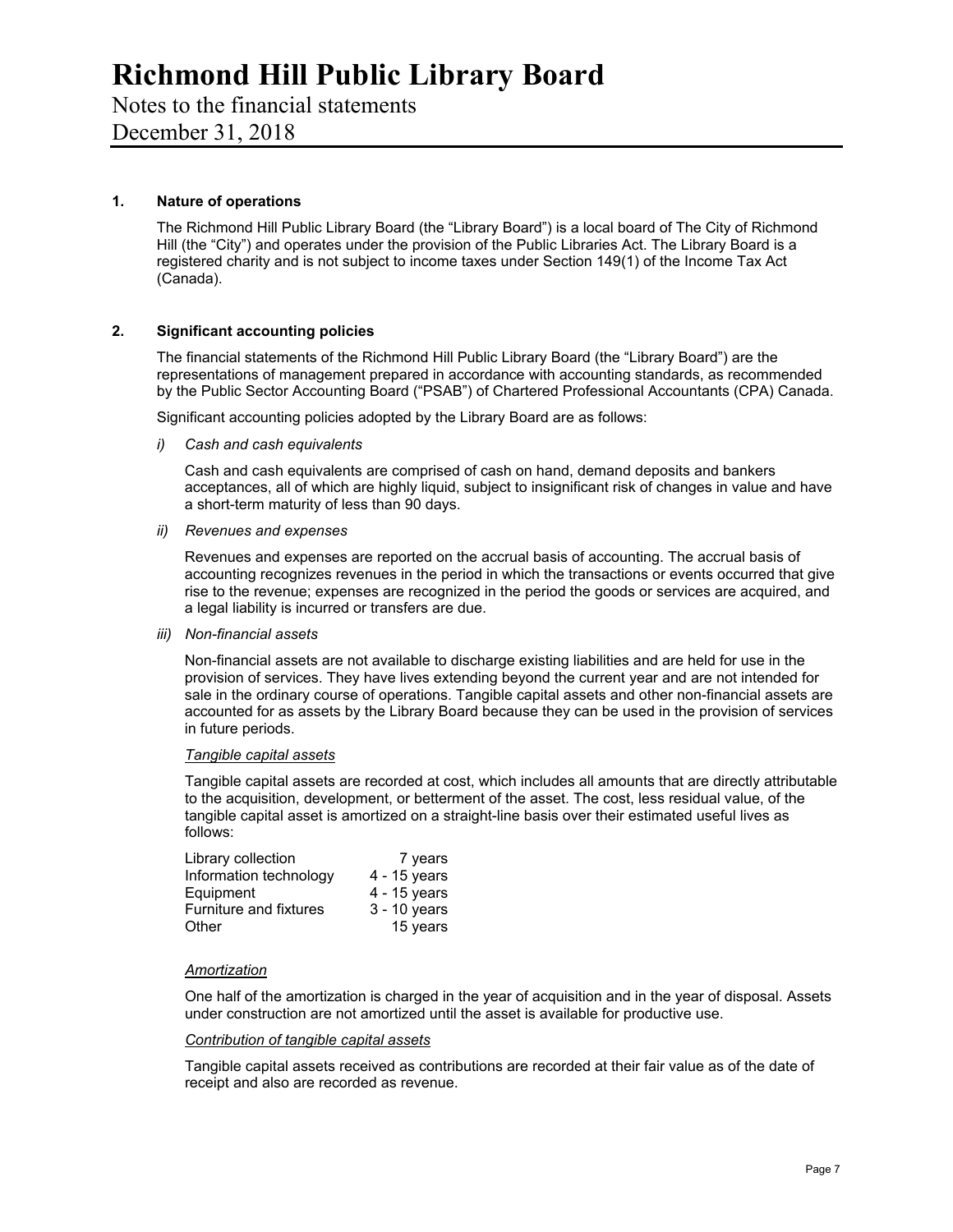### Notes to the financial statements

December 31, 2018

### **2. Significant accounting policies (continued)**

#### *Interest capitalization*

The Library Board's tangible capital asset policy does not allow for the capitalization of interest costs associated with the acquisition of tangible capital assets.

#### *iv) Employee future benefits*

The present value of the cost of providing employees with future benefits programs is expensed as employees earn these entitlements through service. The cost of the benefits earned by employees is actuarially determined using the projected benefit method prorated on service and management's best estimate of retirement ages of employees and expected health care and dental costs.

Any actuarial gains or losses are amortized on a straight-line basis over the expected average remaining service life of all employees covered.

*v) Reserve and Reserve Funds* 

The Richmond Hill Public Library Board Donation and Bequest Reserve Fund ("Reserve Fund") is to be used for such special purposes as may be approved by The Richmond Hill Public Library Board.

The reserve fund comprises:

- a) Donations and bequests to The Richmond Hill Public Library Board; and
- b) Earnings derived from investments held in this reserve fund.

Unrestricted donations and bequests are recorded as income in the statement of operations in the year of receipt and are transferred to the Reserve Fund. The Reserve Fund earns interest based on the rates earned through the investment portfolio managed by the Corporation of the City of Richmond Hill. Expenses incurred will be recorded in the year the cost is incurred, with an annual offsetting transfer from the Reserve Fund.

The Special Purpose Reserve relates to grants and other monies which have been allocated by the Board for special purposes.

*vi) Investment income* 

Investment income earned (other than on restricted funds) is reported as revenue in the period earned.

*vii) Government transfers* 

Government transfers are recognized in the financial statements as revenue in the financial period in which the events giving rise to the transfer occur, eligibility criteria are met, and reasonable estimates of the amount can be determined.

*viii) Use of estimates* 

The preparation of financial statements in conformity with Canadian public sector accounting standards requires management to make estimates and assumptions that affect the reported amount of assets, liabilities and disclosure of contingent assets and liabilities at the date of the financial statements, and the reported amounts of revenues and expenses during the year. Actual results could differ from these amounts.

#### **3. Employee future benefits liability**

The accrued benefit liability as at December 31, 2018 of \$155,382 (2017 - \$159,671) was based on an actuarial update used for the December 31, 2018 valuation.

The significant actuarial assumptions employed in the actuarial valuations are as follows:

*i) General inflation* 

Future general inflation levels were assumed to be 1.75% in 2018 and thereafter.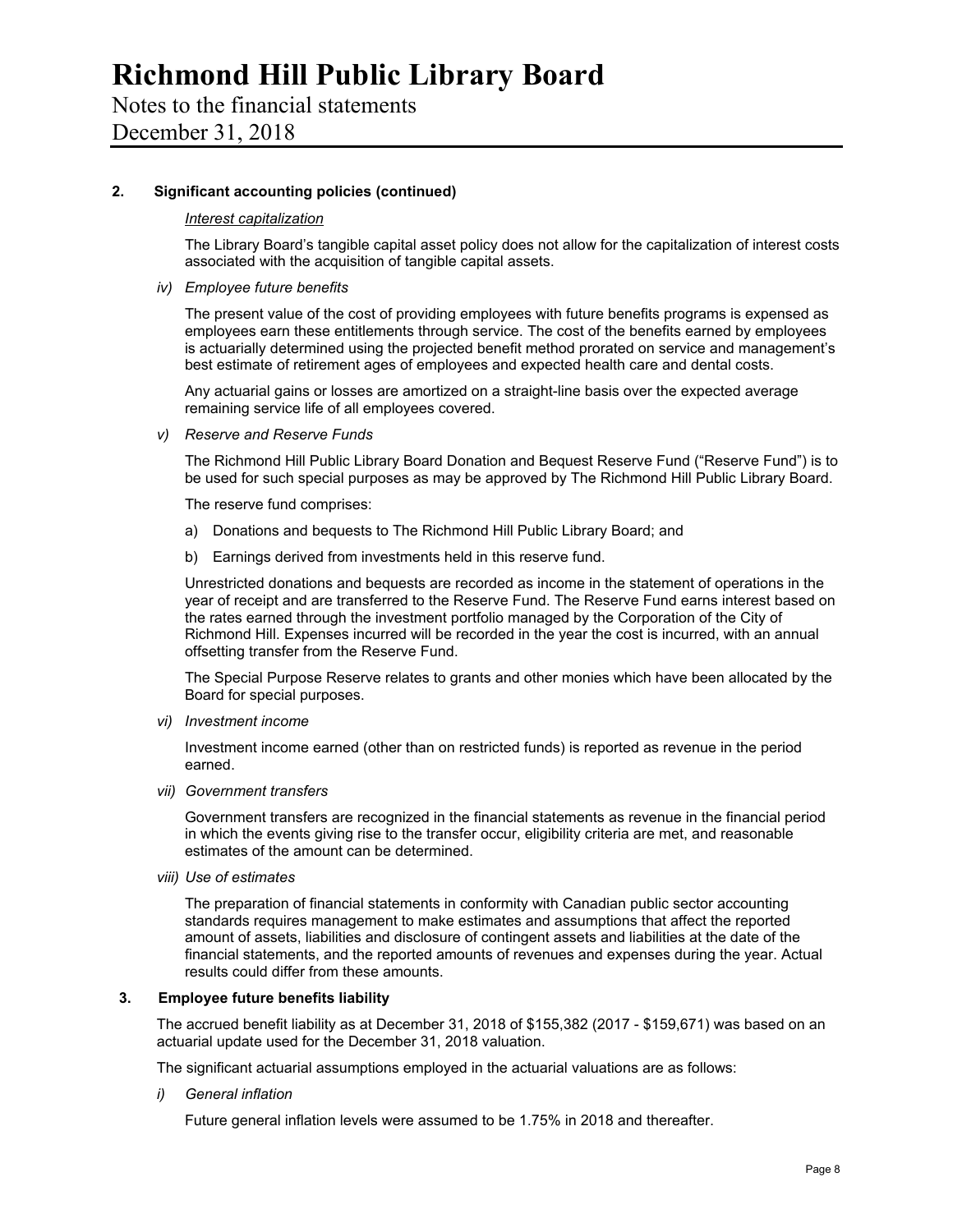Notes to the financial statements December 31, 2018

#### **3. Employee future benefits liability (continued)**

#### *ii) Interest (discount) rate*

The present value of the future benefits as at December 31, 2018 was determined using a discount rate of 3.75%.

*iii) Health costs* 

Utilization weighted average health costs were assumed to increase at a 4% rate for 2018 and by 4% per year over the next 4 years and remain at that level thereafter.

*iv) Dental costs* 

Dental costs were assumed to increase at 4% for 2018 and thereafter.

#### **4. Pension agreements**

The Library Board makes contributions to the Ontario Municipal Employee Retirement Fund (OMERS). OMERS is a multi-employer defined benefit pension plan which provides pensions for employees of Ontario municipalities, local boards, public utilities and school boards. The pension plan is financed by equal contributions from participating employers and employees, and by the investment earnings of the fund. The most recent actuarial valuation of the Plan was conducted at December 31, 2015. The results of this valuation disclosed total actuarial liabilities of \$86,959 million with respect to benefits accrued for service with actuarial assets at that date of \$81,239 million indicating an actuarial deficit of \$5,720 million. Because OMERS is a multi-employer plan, any Plan surpluses or deficits are joint responsibility of Ontario municipal organizations and their employees. As a result, the Library does not recognize any share of the Plan surplus or deficit. The Library Board recognizes the expense related to this plan as contributions are made. The contribution rate was 9% for wages up to \$55,300 (2017 - 9%) and 14.6% for wages in excess of CPP earning limit \$55,300 (2017 – 14.6%). The amount contributed to OMERS for 2018 was \$601,224 (2017 - \$537,854) for current services and is included as an expense on the statement of operations.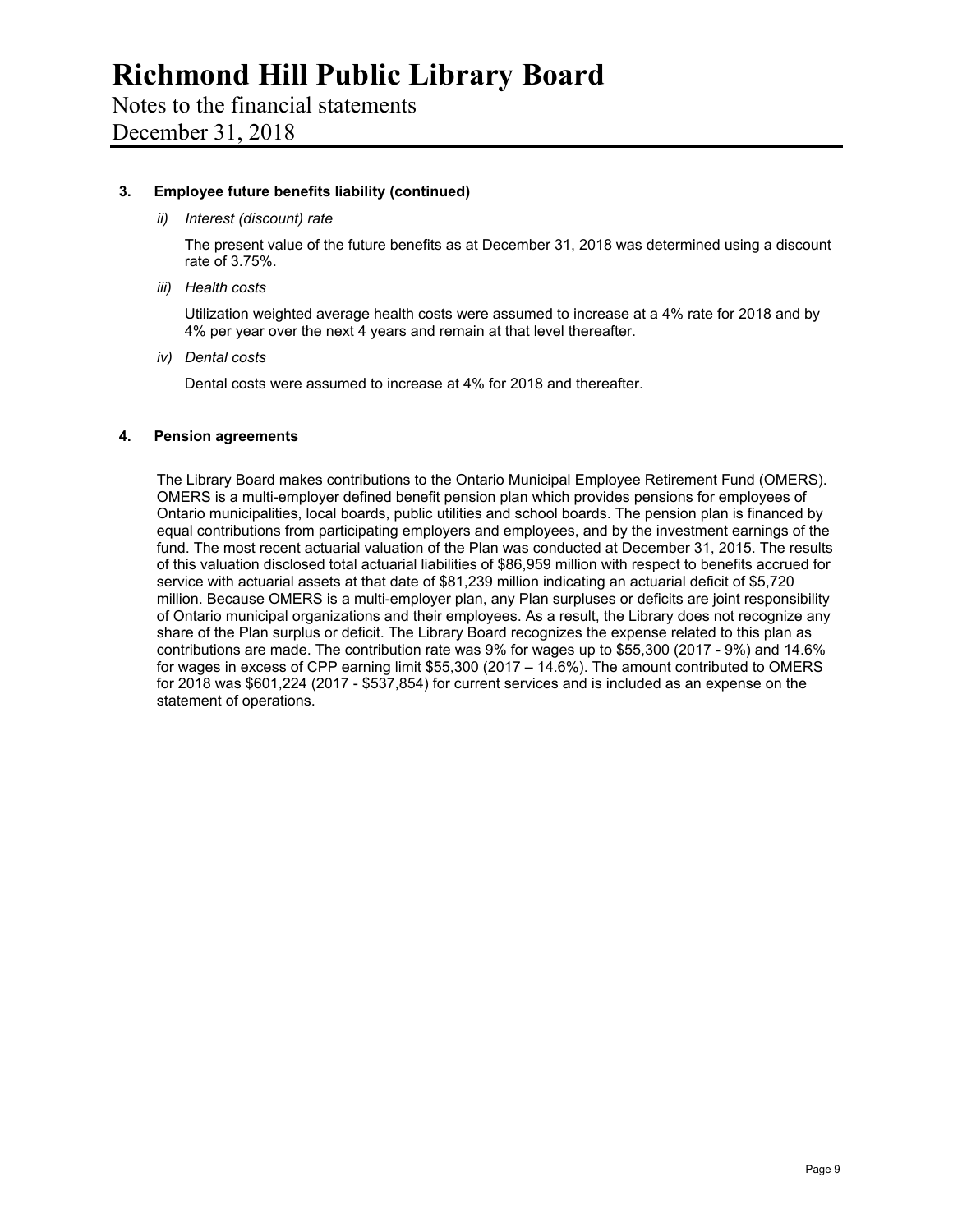Notes to the financial statements December 31, 2018

### **5. Tangible capital assets**

|                                                                                                                                                              |     | Library<br>Collections                            |     | Information<br>Technology                    | Equipment                                    |     | <b>Furniture</b><br>and fixtures           | <b>Others</b>                  | <b>WIP</b>                         | 2018<br><b>Total</b>                                 |     | 2017<br>Total                                        |
|--------------------------------------------------------------------------------------------------------------------------------------------------------------|-----|---------------------------------------------------|-----|----------------------------------------------|----------------------------------------------|-----|--------------------------------------------|--------------------------------|------------------------------------|------------------------------------------------------|-----|------------------------------------------------------|
| Cost<br>Balance, beginning of year<br>Add: Additions during the year<br>Less: Disposals during the year<br>Balance, end of year                              | SS. | 9,825,566<br>1,334,676<br>1,151,399<br>10,008,842 | \$. | 2,260,644<br>271,859<br>255,253<br>2,277,251 | \$<br>389,017<br>52,808<br>32,274<br>409,551 | \$. | 2,475,304<br>59,645<br>4,987<br>2,529,962  | \$<br>55,000<br>55,000         | \$<br>112,335<br>10,987<br>123,322 | \$15,117,865<br>1,729,975<br>1,443,913<br>15,403,927 |     | \$14,777,589<br>1,964,110<br>1,623,835<br>15,117,864 |
| <b>Accumulated amortization</b><br>Balance, beginning of year<br>Add: amortization<br>Less: accumulated amortization<br>on disposals<br>Balance, end of year | S.  | 5,447,732<br>1,235,140<br>1,151,399<br>5,531,473  | \$. | ,420,330<br>249,525<br>248,133<br>1,421,722  | \$<br>316,473<br>22,774<br>32,047<br>307,199 | \$. | 1,838,922<br>104,227<br>9,533<br>1,933,616 | \$<br>8,892<br>3,667<br>12,559 | \$<br>$\sim$                       | 9,032,348<br>1,615,333<br>1,441,112<br>9,206,569     | \$. | 9,048,297<br>1,577,162<br>,593,111<br>9,032,348      |
| Net book value                                                                                                                                               |     | 4,477,369                                         |     | 855,528                                      | 102,351                                      |     | 596,346                                    | 42,441                         | 123,322                            | 6,197,358<br>S.                                      | S.  | 6,085,516                                            |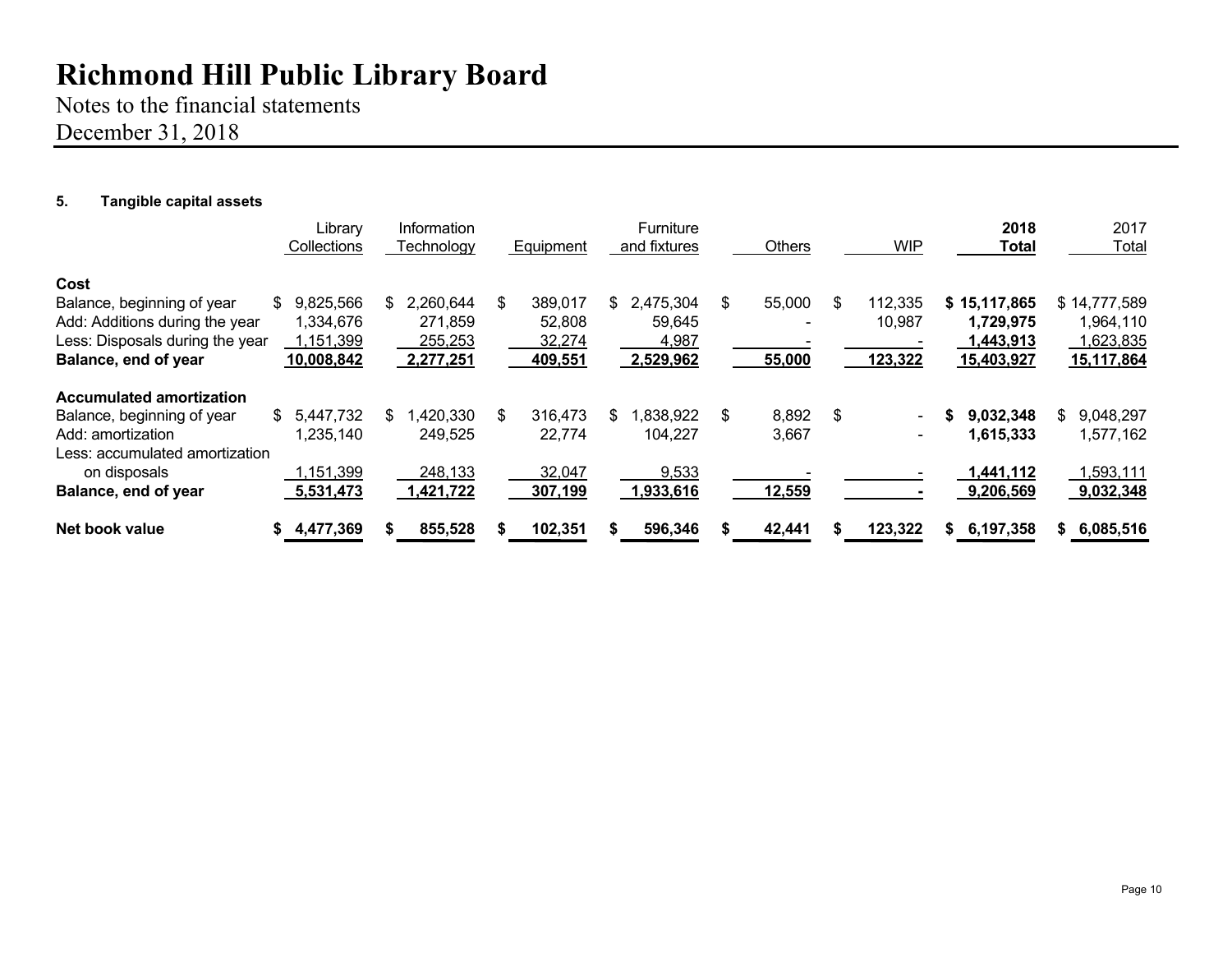Notes to the financial statements

December 31, 2018

### **6. Accumulated surplus**

Accumulated surplus consists of the following:

|                                                             | 2018                    | 2017                    |
|-------------------------------------------------------------|-------------------------|-------------------------|
| Invested in tangible capital assets                         | 6,197,358               | 6,085,516               |
| Unfunded employees future benefits<br>Unfunded vacation pay | (155, 382)<br>(79, 346) | (159, 671)<br>(86, 544) |
| Special purpose reserve fund                                | 261,775                 | 283,958                 |
| Donation and bequest reserve fund                           | 588,976                 | 594,014                 |
|                                                             | 6,813,381               | 6,717,273               |

### *Reserves and Reserve Fund*

The Richmond Hill Public Library Board Donation and Bequest Reserve Fund is comprised of the following funds designated for projects as approved by the Library Board:

|                                   | 2018      | 2017<br>S |
|-----------------------------------|-----------|-----------|
| Special purpose reserve           | 261,775   | 283,958   |
| Oak Ridges Library                | 1,000     | 1,000     |
| Writer in Residence               |           | 16,000    |
| Art Purchase                      | 650       | 650       |
| Books for babies                  | 7,361     | 11,501    |
| <b>Local History Digitization</b> | 123,000   |           |
| <b>Sculpture New OR Library</b>   | 4,000     |           |
| Undesignated                      | 452,965   | 564,862   |
|                                   | 850,751   | 877,972   |
|                                   | 6,813,381 | 6,717,273 |

### *DC Reserve Fund*

The City of Richmond Hill levies, collects and holds development charges, a component of which is held specifically to fund expansion of library services to accommodate growth. Allocations from these funds are approved by the Library Board as part of the annual budget process. Currently, the City is reflecting a deficit of \$1,718,215 (2017 - \$1,347,422) of the Library Board's related Development Charges in their segregated Development Charges accounts. This reserve fund is not reflected in these statements.